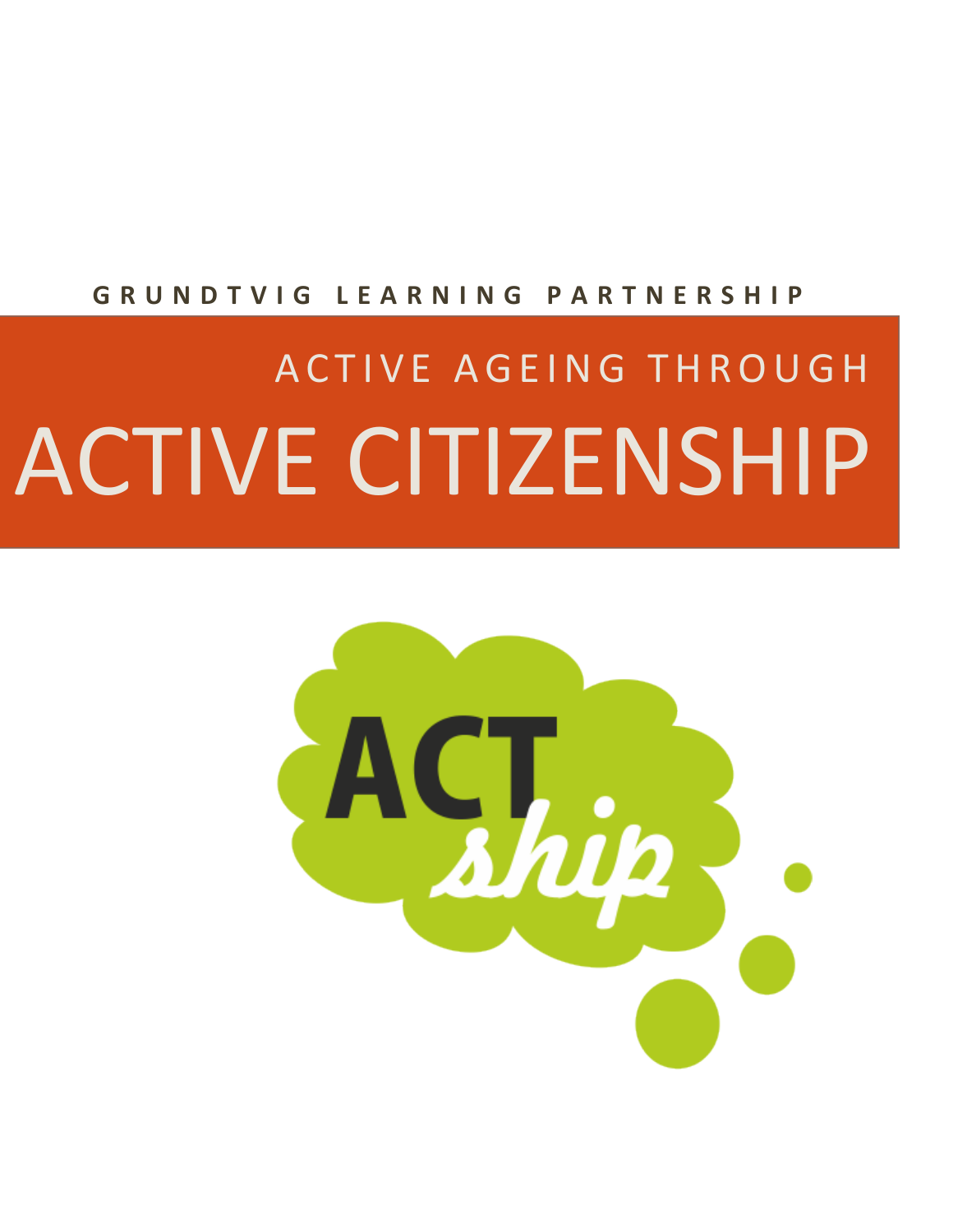## **INDEX**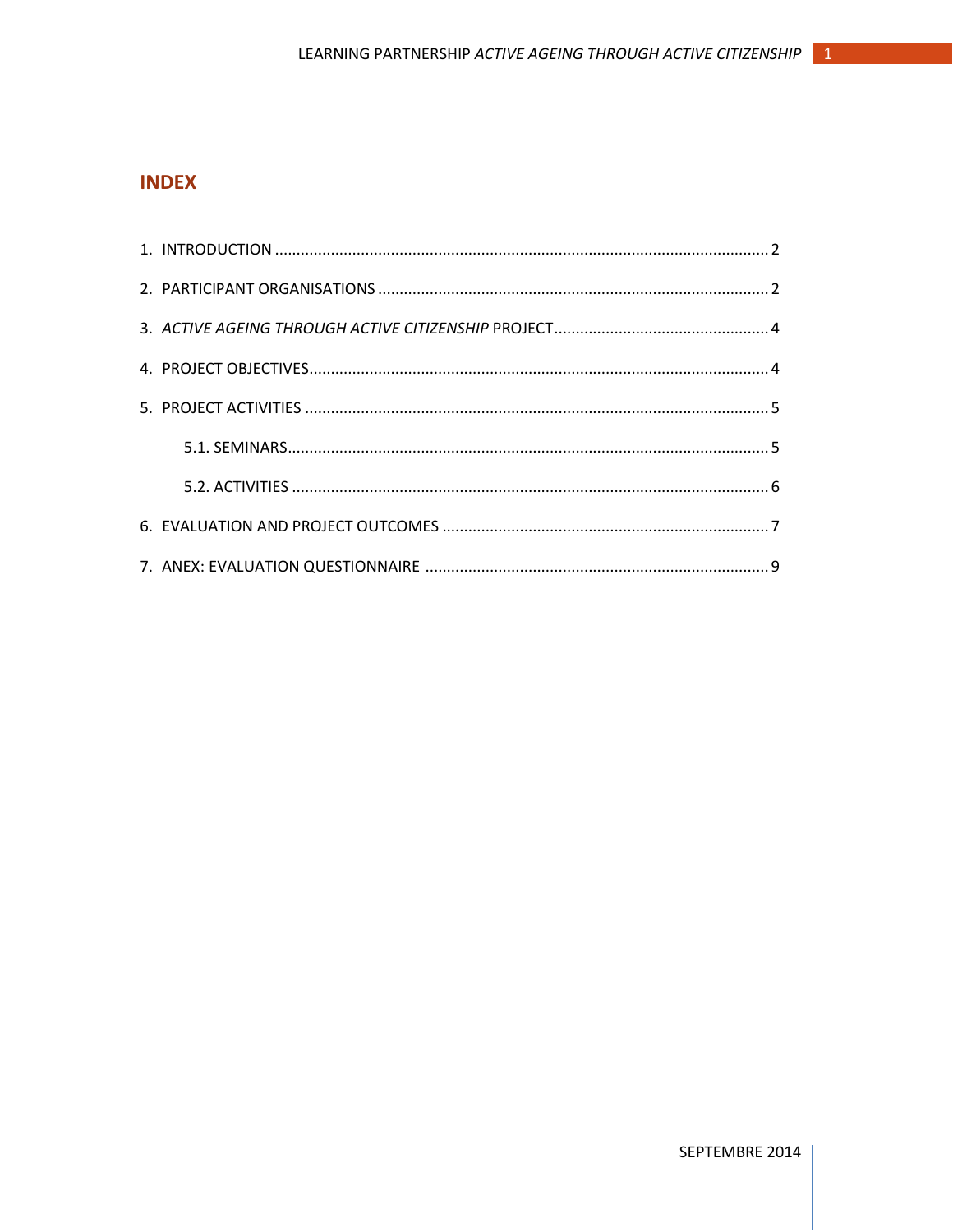#### <span id="page-2-0"></span>**1. INTRODUCTION**

From Septembre 2012 to August 2014, Adult Education Organisations from six European countries -**Ireland, Sweden, United Kingdom, Belgium, Spain and Portugal**- took part in a EU Grundtvig Learning Partnership: *Active Ageing through Active Citizenship.* The objective of the former Grundtvig action, currently part of Erasmus+, is to improve the quality of education and training throughout life by enabling people working within the adult education to participate in a training in a different country than the one they normally live or work



in. The six entities participants in the Project are non-profit organisations. Concern for the person, regardless of their age, social and cultural background, is among the goals of these organizations. They try to provide the best possible service to their communities and wish to help alleviate the harshness of the current economic crisis. Actship was a welcome opportunity to revisit our adult education programmes which, though successful and valued by the local communities, nevertheless -due to the harshness of the current European economic crisisrequired new approaches to meet the situation of the unemployed. The concept of linking active ageing and active citizenship led these discussions effectively and focused on a "learn while doing" methodology". The partnership drew on projects within our organisations which promoted meaningful involvement in society through volunteering and intergenerational solidarity. Volunteering is the ideal setting to enhance the personal development and communication skills we envisage for our learners and which we believe constitutes a plus for re-entry to the labour market.

We offer in this handbook a description of the participating institutions, the objectives of the project and main conclusions developed in order to show some guidelines have proven to be effective for promoting active citizenship. The greatest achievement of the project was the organization of 12 seminars in which a variety of activities were developed and where people from various countries could interchange their best practices. In Section 5 workshops developed are detailed.

#### <span id="page-2-1"></span>**2. PARTICIPANT ORGANISATIONS**

The partnership is composed by following organisations:



1) BROSNA Educational Centres Ltd is a registered charity in **Ireland** for the purpose of establishing cultural and educational projects for the integral development of people of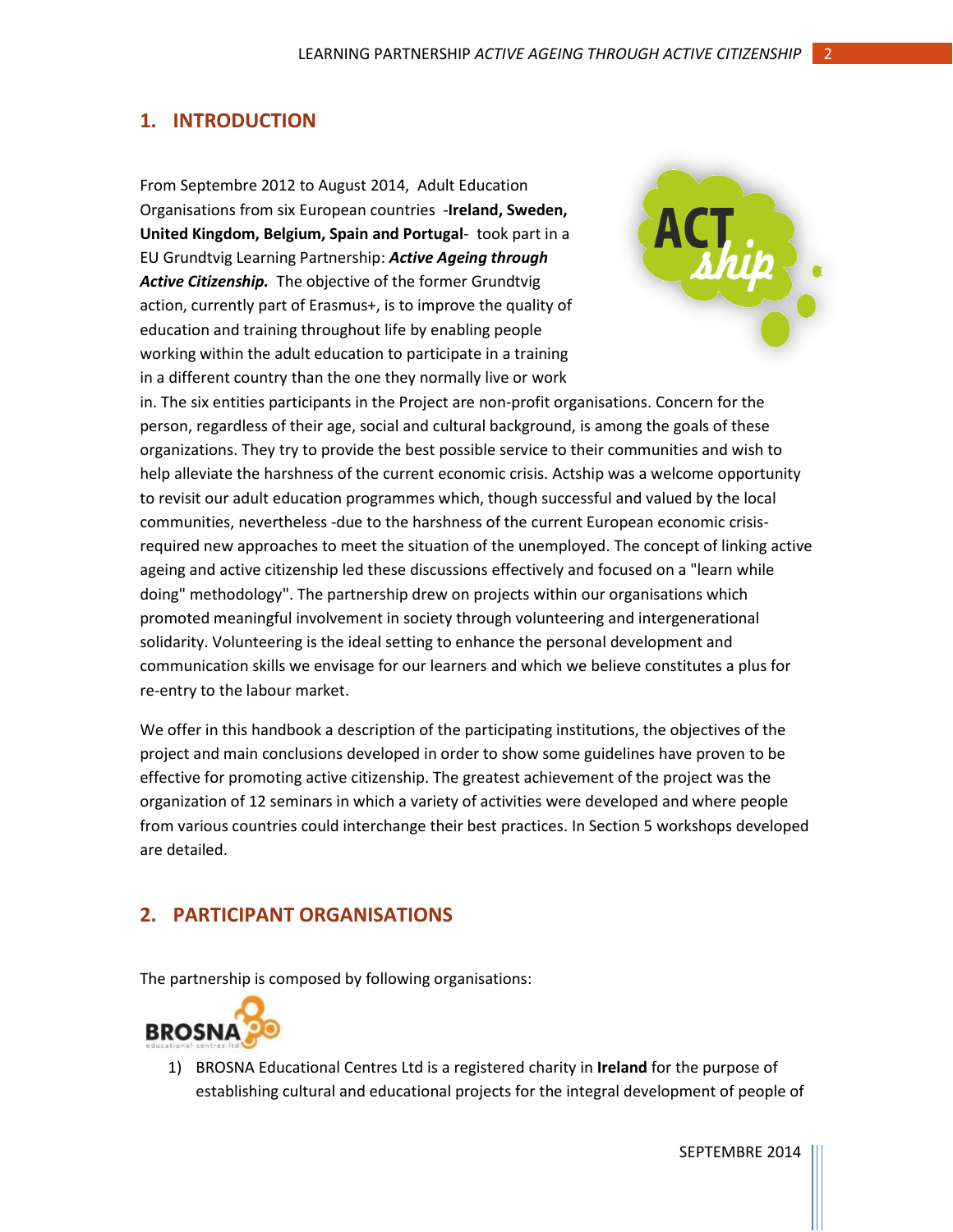all ages and backgrounds. These projects encourage attitudes of respect for each person, personal freedom and a sense of responsibility towards society and social inclusiveness.

## Stiftelsen Ateneum

2) The Ateneum Foundation is an independent non-profit organizations established in **Sweden** in 1995. The Ateneum Foundation wants to motivate and inspire women and students to responsibly practice their rights and obligations towards their family and the service of society. The foundation's purpose is to provide formation and education to women from different countries with a variety of cultural backgrounds. The main projects are focused on the formation of women in Sweden and abroad providing professional skills, trainee posts, volunteering opportunities, etc.



3) Dawliffe Hall Educational Foundation from **United Kingdom**, encourages families and especially women of all ages and cultures and from every sector of society to reach their potential through formal and informal educational projects.



4) Campus Asbl was established in **Belgium** in 1966. According to the statutes the overall objective is to develop, mainly amongst adults a better information on current issues, the ability to perceive and evaluate the cultural, ethical, legal social and economic implications of the major debates of society and a "responsible and engaged citizenship" base on a critical understanding of society.



5) The main aim of Fundació Montblanc per a la promoció de la dona is to contribute to the development of the human person in all its aspects and in the broadest sense. It was established in **Spain** in 1998 and works to build a culture of solidarity and service, to create in society civic awareness, responsibility and unity. Development projects are focused in three areas: education, health and woman.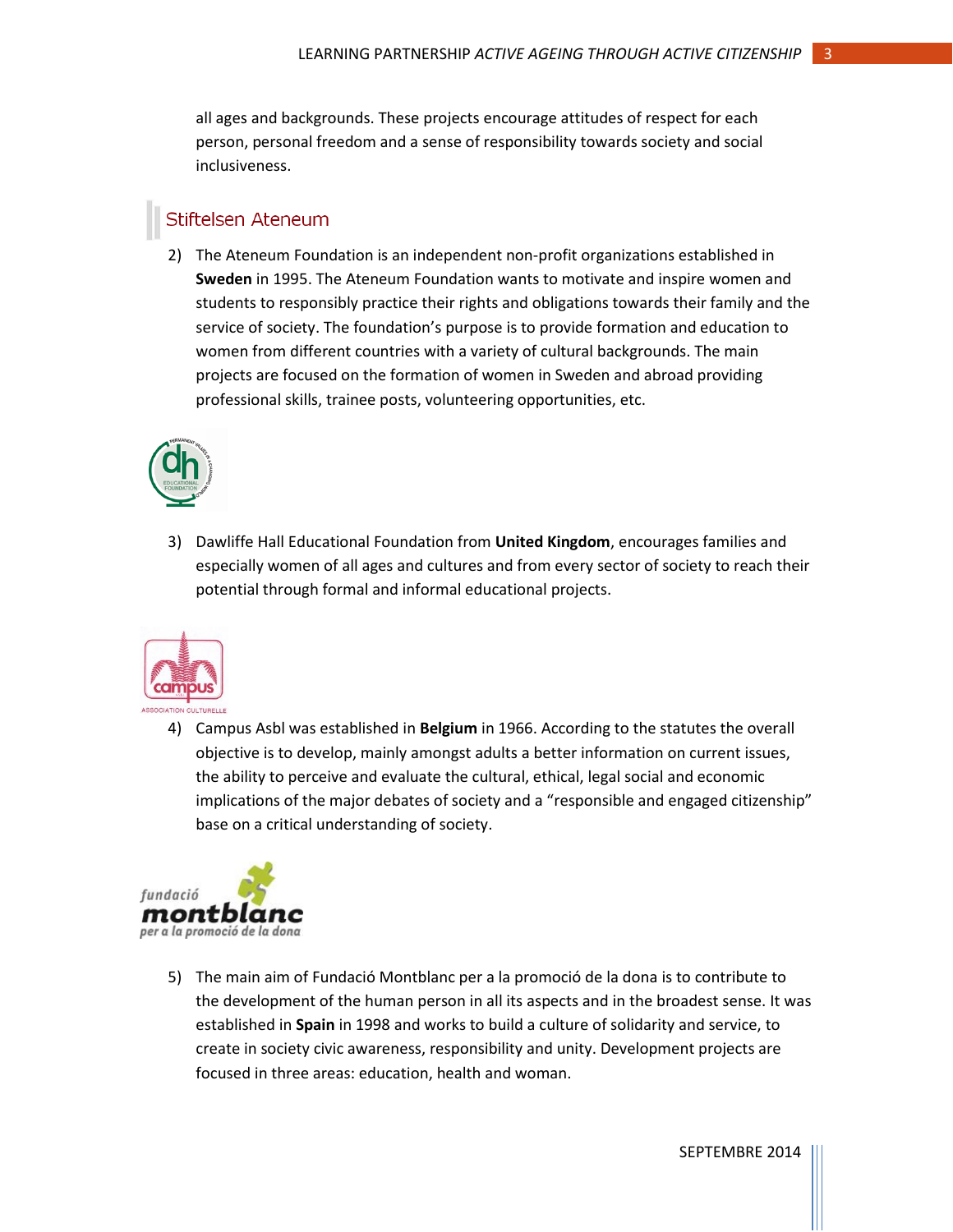#### COOPERATIVA DE TELHEIRAS

6) Cooperativa de Telheiras para a Promocao da Solidariedade e da Cultura is a non profit organisation established in 1981 in **Portugal**. The main objectives centre on Education, social development, health and environment.

#### <span id="page-4-0"></span>**3.** *ACTIVE AGEING THROUGH ACTIVE CITIZENSHIP* **PROJECT**

2012 was the European Year of Active Ageing and Intergenerational Solidarity. The entities involved in this project got the opportunity to exchange experiences for the older generation to remain in the labour market and continue playing an active role in society. For the unemployed, the acquisition of skills and abilities can be an opportunity to re-enter the labour market. For those who have reached retirement age, the project wanted to help them take up an active role in society especially through volunteering This current project focuses on participation, one of the key aspects of 'active ageing'.

Over two years Actship held 12 workshops, two in each partner country, aiming at imparting knowledge and developing skills, especially innovative approaches and teaching methods. The participants of the workshops included the target group -core members of staff, adult learners and volunteers- as well as other organisation members. The themes of the workshops range from policies on active ageing and active citizenship, health, nutrition and sports as part of personal development. General objectives of the learning partnership are transversally in all of them.

#### <span id="page-4-1"></span>**4. PROJECT OBJECTIVES**

The general objectives of *Active ageing through active citizenship* learning partnership are following:

- 1. Improve the competences and skills of adult educators to reflect the current economic crisis.
- 2. Equip educators and learners with appropriate resources allowing them engage in active ageing though meaningful involvement in society, especially through volunteering
- 3. Introduce innovative approaches and teaching methods to incorporate into the adult education offered
- 4. Provide the learners with professional skills and competences to better serve local communities
- *5.* Contribute to European integration by collaboration with partners and sharing best practice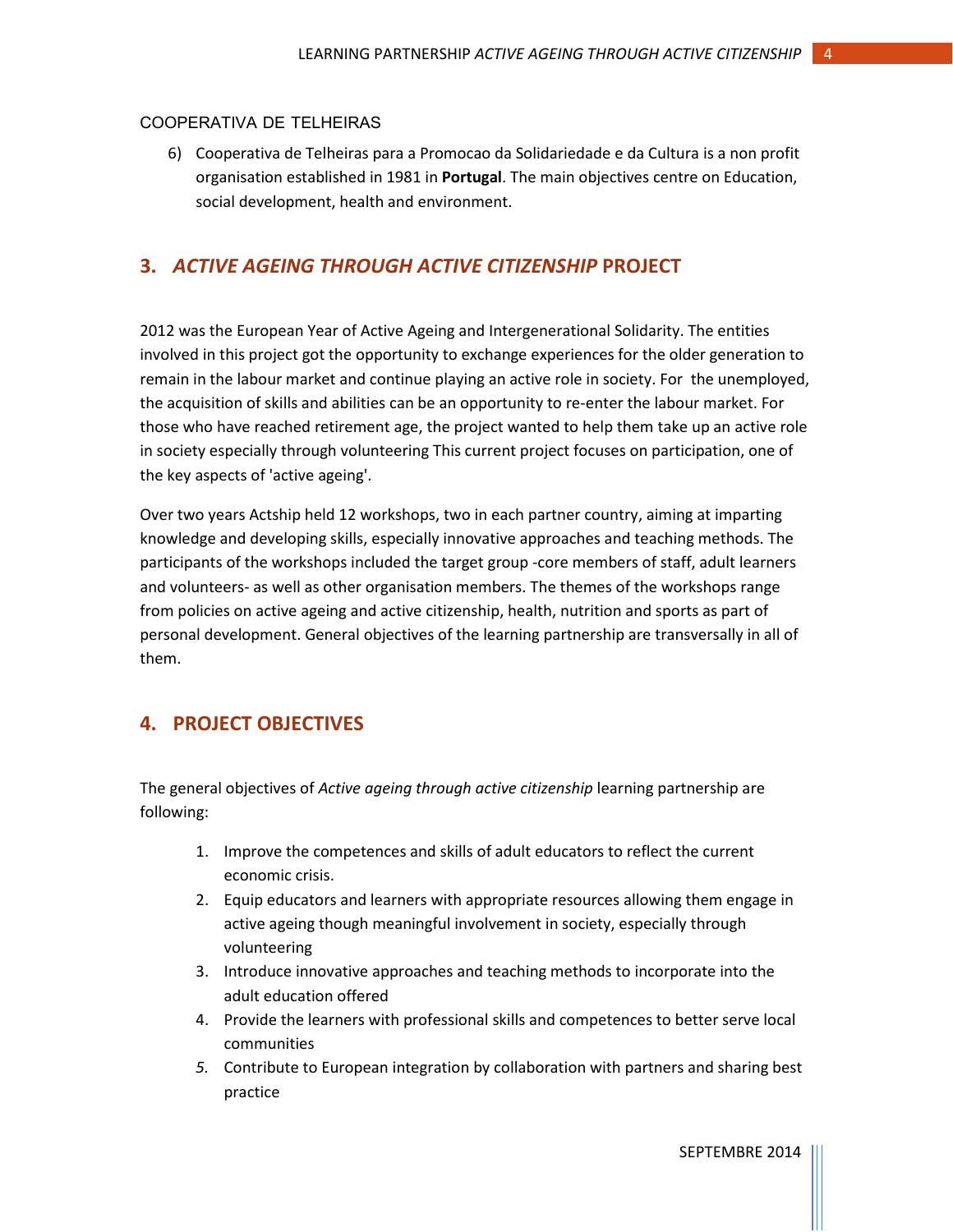## <span id="page-5-0"></span>**5. PROJECT ACTIVITIES**

The main activity was the organization of 12 seminars in the 6 countries corresponding to the partners. In each seminar various activities were organized. The most important activities are registered in the second part of this section.

#### <span id="page-5-1"></span>**5.1. SEMINARS**

The following table shows the titles and hosting country of the 12 workshops of the project. The topics were chosen so that the activities that were developed around them contribute to effective active citizenship of participants.

#### **2013**

|              | <b>TITLE</b>                                                                                                                                           | <b>PLACE</b>      |
|--------------|--------------------------------------------------------------------------------------------------------------------------------------------------------|-------------------|
| 1            | Active ageing policies as they relate to active citizenship within the EU<br>framework                                                                 | Belgium           |
| $\mathbf{2}$ | Citizenship on the Go! Participation models for active citizenship                                                                                     | United<br>Kingdom |
| 3            | Innovative approaches to labour market activations among the older<br>working ages incorporating IT skills                                             | Spain             |
| 4            | Stimulate adult learners's community engagement and transfer of<br>expertise between a stable economy and partners experiencing<br>economic challenges | Sweden            |
| 5            | Exploring the use of social media as a tool for meaning consultation and<br>motivation of those socially or vocationally deprived                      | Ireland           |
| 6            | Reaping the benefits of volunteerism. Examples and best practices                                                                                      | Portugal          |

#### **2014**

|    | <b>TITLE</b>                                                        | <b>PLACE</b> |  |
|----|---------------------------------------------------------------------|--------------|--|
| 7  | Intergenerational volunteering: best practice training              | Belgium      |  |
| 8  | Adult learning methodologies to enhance life skills                 | Ireland      |  |
| 9  | Synergies in Adult Education and Youth Work: Bridging the inter-    | United       |  |
|    | generational gap                                                    | Kingdom      |  |
| 10 | Volunteering to promote Social Good, Health and Life style          | Sweden       |  |
| 11 | Benefits of volunteering to a successful market economy (as per Pp5 |              |  |
|    | Common European Adult Learning Framework)                           | Portugal     |  |
| 12 | Ways of participation, commitment and responsibility in the         |              |  |
|    | construction of European society                                    | Spain        |  |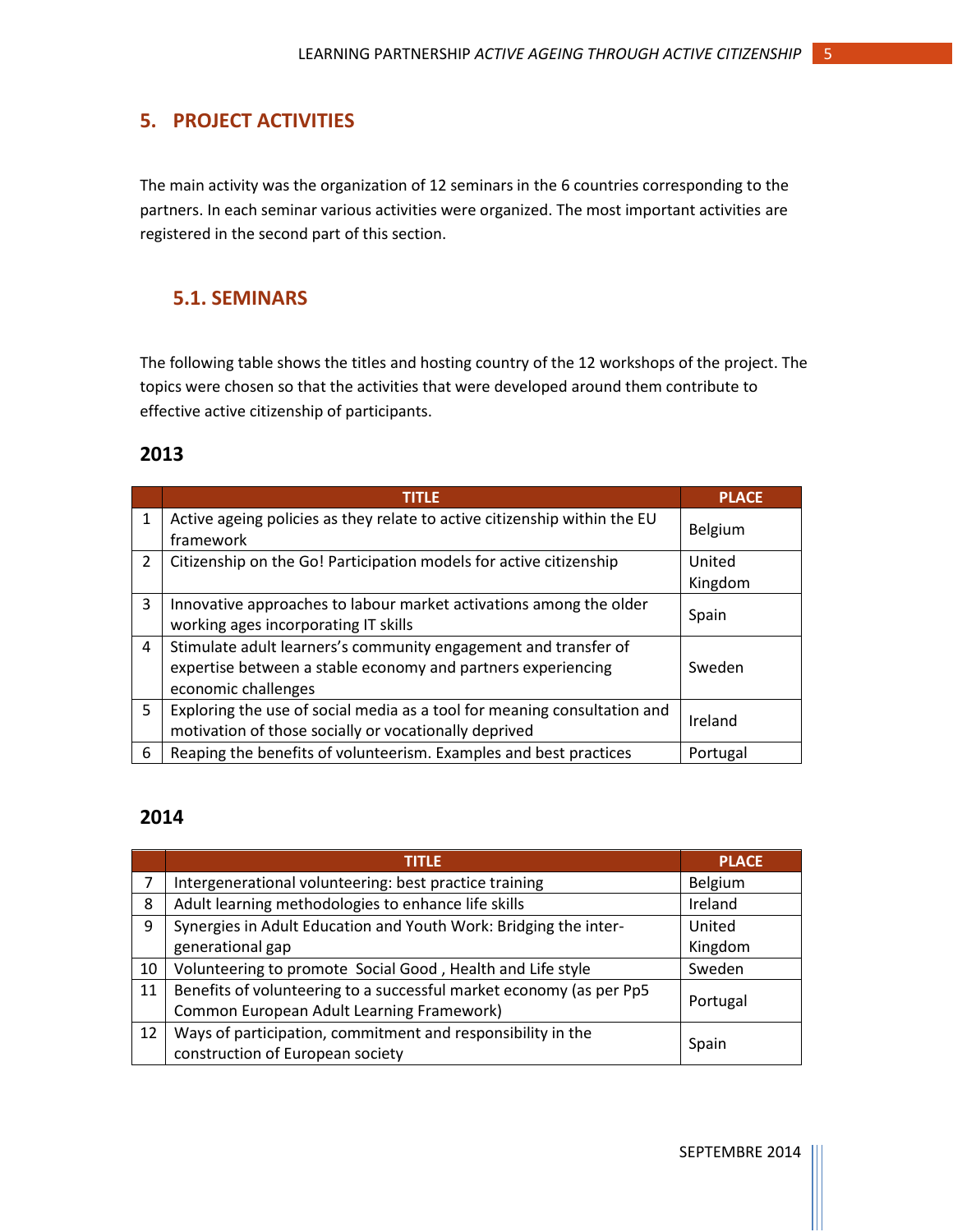## <span id="page-6-0"></span>**5.2. ACTIVITIES**

Activities developed over 12 seminars are selected in this section: lectures, discussions, workshops and other complementary activities around the seminar topics. They have eased the exchange and understanding of other countries and promoted active citizenship.

- Explanation on the origin and consequences of the economic crisis. Discussion forum on knowledge/soft skills necessary to help others deal successfully with the economic hardship and/or unemployment caused by current economic crisis.
- Post modernism and the effects on commitment, solidarity and communication between generations in our present fragmented society. Keys to understand society nowadays.
- Explanation and discussion on the effects of the economic crisis on family values and intergenerational support.
- Discussion on the influence of cultural movements in the current widespread crisis.
- Discussion about the benefits of new technologies and their proper use.
- Exchange of experiences on websites, blogs and social networks. The participants of the various entities explained their presence in social media and the possibilities of achieving their goals with the use of these instruments.
- Workshop on sharing experiences on adult education activities using IT.
- Case studies: senior volunteers and solidarity between generations. Presentation about the roles actually taken up by senior volunteers in organizations.
- Practical session: How to improve your communication skills:
	- o Recognizing communication barriers
	- o Develop skills in asking questions
	- $\circ$  Identify what your non-verbal messages are telling others (body language, selfimage, clothing)
	- o Develop skills in listening actively and empathetically
	- o Anger management. Assertiveness.
- Conference on "the Founding Fathers of Europe" by Mrs. Victoria Martin de la Torre (Belgium), journalist specialised at European history and institutions.
- Conference on "healthy ageing" by Dolores Maluenda, PhD internal medicine (Spain)
- Conference on "Physical activity in the prevention and treatment of disease" by Dr. Ingeborg van der Ploeg (Sweden)
- Conference on "Swedish welfare, family life and freedom of choice" by Lic. Elisabeth Polastri and Roni Engstrand (Sweden)
- Presentation of successful educational models that have worked for both youth and adult groups
- Presentation of the country of origin of the participants to promote mutual understanding.
- Cultural tours in cities where the workshops were developed and nearby
- Visit to the European Institutions and Parlamentarium
- <span id="page-6-1"></span>Hikes and sports to strengthen ties between the entities.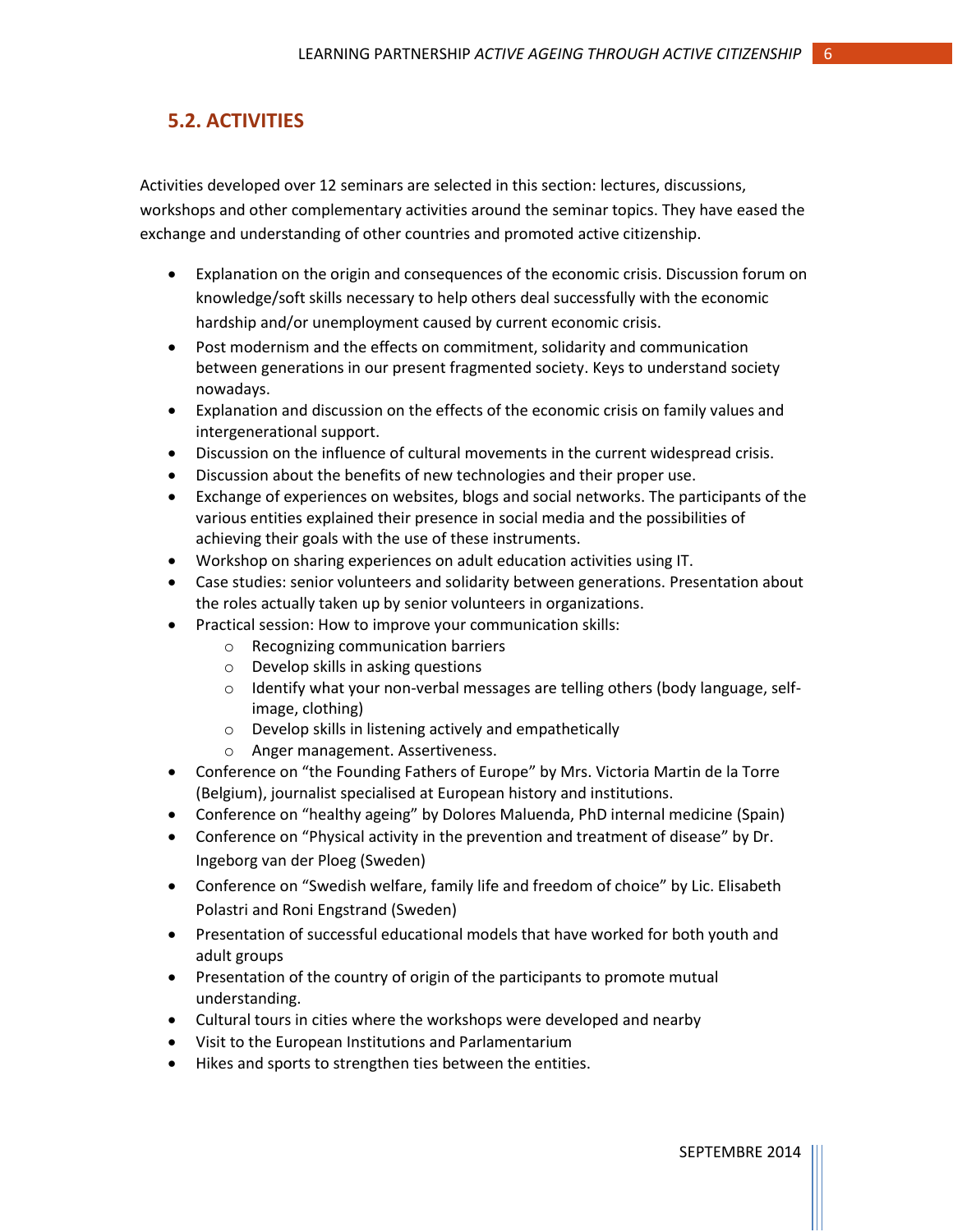Moreover, at local level activities have been developed to disseminate the project and partners have implemented volunteering activities and intergenerational exchange.

### **6. EVALUATION AND PROJECT OUTCOMES**

Attendance at the seminars has been the main achievement of the learning partnership. Representatives of all entities involved in the Grundtvig project and also from other countries -Switzerland, Lebanon, Australia- have participated in various seminars. Participation in the activities has been very active.

The organising entity prepared at the end of each seminar a report which contained the specific objectives, detailed activities and results. This report has been shared among all participants. Here we list some of the accomplishments resulting from the project as a whole.

- Adult educators: significant improvement in competences and skills enabling them to assist learners respond to the current economic crisis. At the end of the seminar a questionnaire was distributed among the participants to assess various aspects of the organization and content of the seminar. Annex collect a sample of the required rating.
- Resources: Through personal development and appropriate knowledge, educators and learners were equipped to engage in active ageing and meaningful involvement in active citizenship.
- Innovation and Methodology: Constructive discussion and exchange of experience particularly in IT – led to updating of skills, curricula and content which is of direct benefit to adult learners. This development is ongoing.
- Formal and non formal learning: cultural, interpersonal and professional insights provided by the project gave an understanding of the wide range of educational media and communication that can be effectively used in methodology and -through promoting volunteering- make a valuable contribution to the local community.
- European Dimension: Working together in a transnational project was a successful experience of European integration and capacity building for all in the partnership. Participants have deepened their knowledge of six countries involved, their corresponding culture, besides a greater understanding of the cultural roots of Europe.
- Bank of practical ideas on how to engage the older generation in educational volunteering activities for younger people

Summarizing the assessment of participants can conclude that the workshop has achieved its objectives.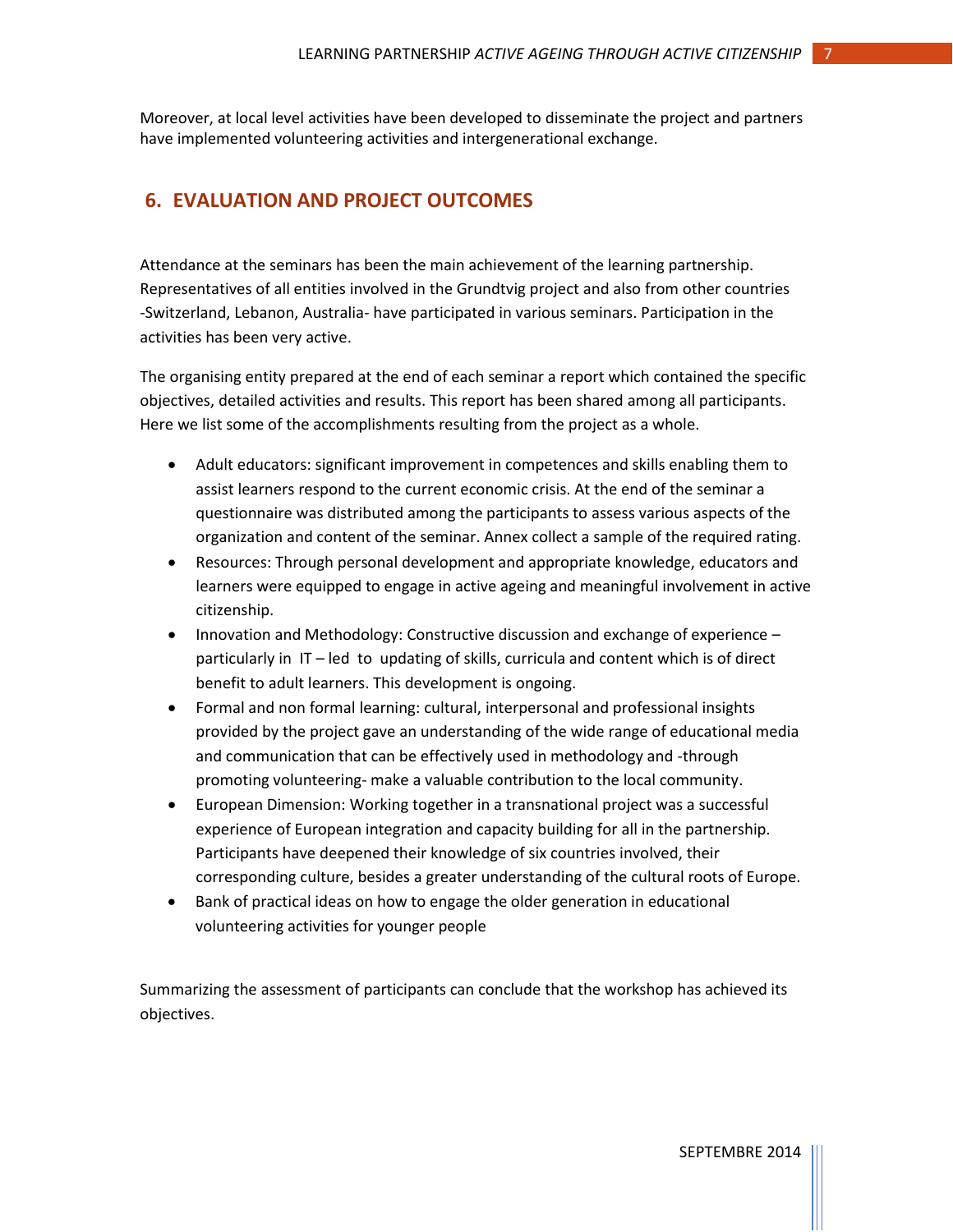#### **Main outcomes:**

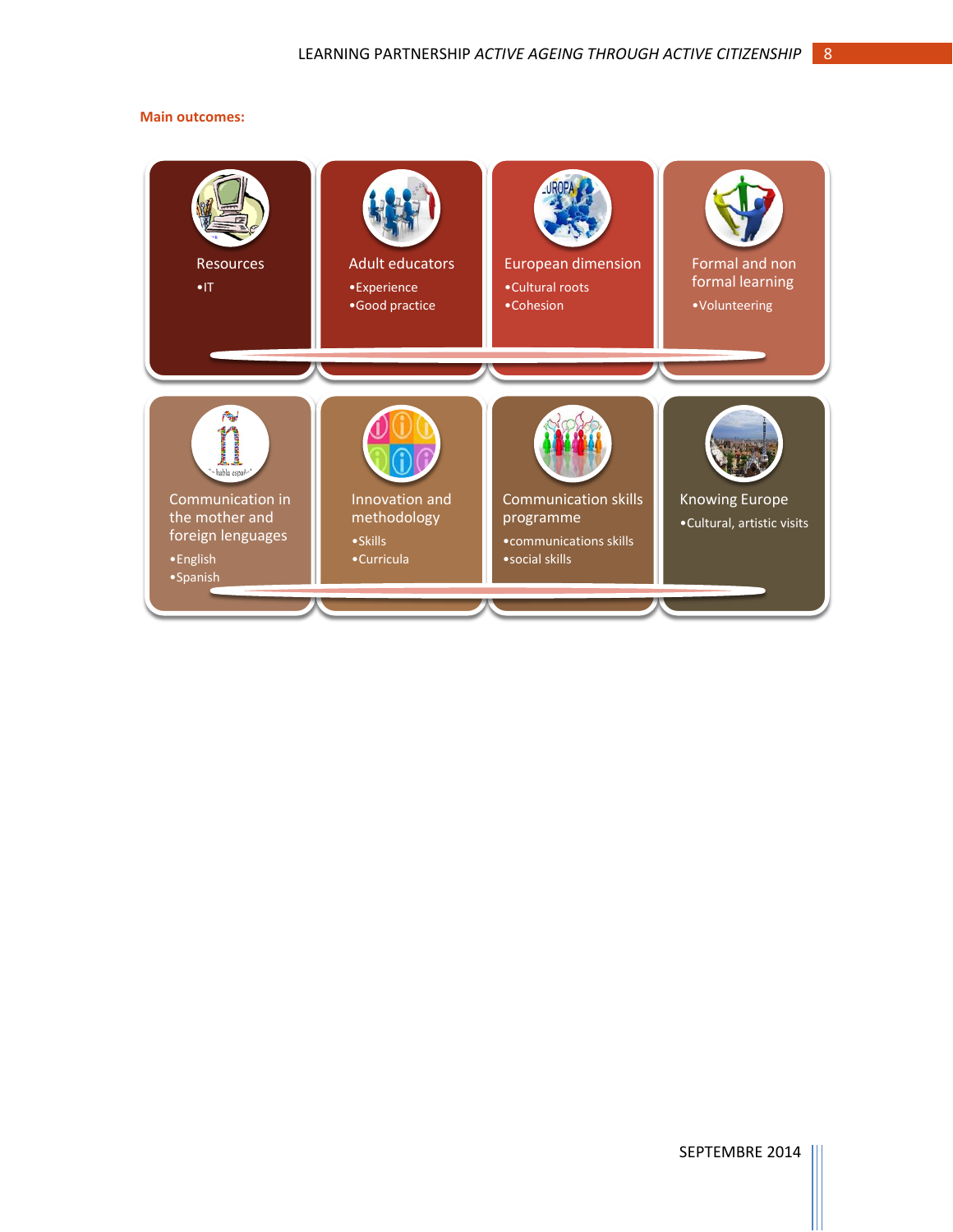## <span id="page-9-0"></span>**7. ANNEX: EVALUATION QUESTIONNAIRE**

#### **Programa Grundvitg: Active Ageing through Active Citizenship Cuestionario de evaluación \_\_\_\_\_\_\_\_\_\_\_\_\_\_\_\_\_\_\_\_\_\_\_\_\_\_\_\_\_\_\_\_\_\_\_\_\_\_\_\_\_\_\_\_\_\_\_\_\_\_\_\_\_\_\_\_\_\_\_\_\_\_\_\_\_\_\_\_\_\_\_\_\_\_\_**

Gracias por participar en la asociación de aprendizaje **Active Ageing through Active Citizenship.** Esperamos que el workshop haya sido de su interés y haya cubierto sus expectativas. Agradeceríamos que dedicara un momento a completar la siguiente evaluación:

**Lugar del workshop**: CAN NADAL **País**: ESPAÑA (FUNDACIÓ MONTBLANC)

#### **Contenido y organización del Workshop**

Escala: 1 – Muy satisfactorio; 2 – Satisfactorio; 3 – Neutral; 4 – Insatisfactorio; 5 – Muy insatisfactorio Por favor, escriba sus comentarios en cada sección

| 1. | Se han cumplido los objetivos del workshop<br>Comentarios:                                                                                                                                         | 1 <sub>2</sub> | 3              | 4              | 5 |  |
|----|----------------------------------------------------------------------------------------------------------------------------------------------------------------------------------------------------|----------------|----------------|----------------|---|--|
| 2. | El lugar y alojamiento son apropiados para el desarrollo del taller<br>Comentarios:                                                                                                                | $1\quad2$      | 3              | 4              | 5 |  |
| 3. | Las instalaciones y servicios son apropiados y satisfactorios<br>Comentarios:                                                                                                                      | 1 <sub>2</sub> | $\overline{3}$ | 4              | 5 |  |
| 4. | El material entregado en el workshop es claro y apropiado<br>Comentarios:                                                                                                                          | 1 <sub>2</sub> | $\mathbf{3}$   | $\overline{4}$ | 5 |  |
| 5. | El taller me ha dado las habilidades y conocimientos para motivar a<br>personas adultas en el uso de IT<br>Comentarios:                                                                            | $1\quad2$      | 3              | $\overline{4}$ | 5 |  |
| 6. | El taller me ha dado una buena comprensión de la ciudadanía activa y<br>los beneficios de empoderamiento de los adultos para utilizar sus<br>talentos en beneficio de la comunidad<br>Comentarios: | $1\quad2$      | $\mathbf{3}$   | $\overline{4}$ | 5 |  |
| 7. | El taller me ha proporcionado un mayor conocimiento de las raíces de<br>la crisis actual como punto de partida para buscar soluciones<br>Comentarios:                                              | $1\quad2$      | 3              | 4              | 5 |  |
| 8. | Otros comentarios:                                                                                                                                                                                 |                |                |                |   |  |

Nombre: Firma: Fecha:

País:

#### **POR FAVOR, ENTREGUE EL CUESTIONARIO COMPLETO Y FIRMADO A LOS ORGANIZADORES**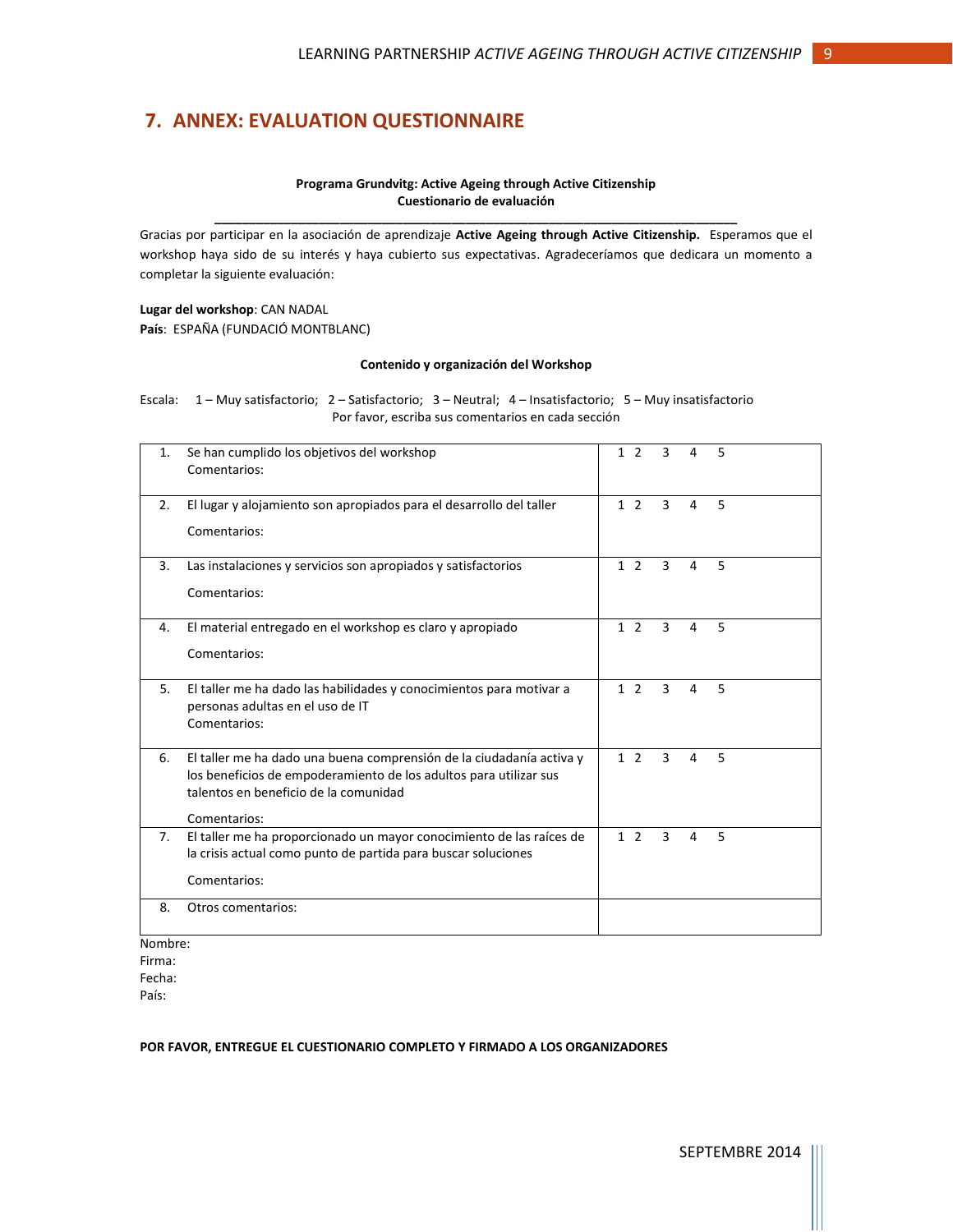# **Lifelong Learning Programme: Active Ageing through Active Citizenship Workshop Evaluation Form**

**\_\_\_\_\_\_\_\_\_\_\_\_\_\_\_\_\_\_\_\_\_\_\_\_\_\_\_\_\_\_\_\_\_\_\_\_\_\_\_\_\_\_\_\_\_\_\_\_\_\_\_\_\_\_\_\_\_\_\_\_\_**

| <b>Workshop Venue:</b>                                                                           |
|--------------------------------------------------------------------------------------------------|
| Country:                                                                                         |
| <b>Workshop Content and Organisation</b>                                                         |
| Scale: 1 - STRONGLY AGREE; 2 - AGREE; 3 - NEUTRAL; 4 - DISAGREE; 5 - STRONGLY<br><b>DISAGREE</b> |
| Please provide feedback in the comments section after every section                              |
| 9. The workshop met its stated aims and objectives 12345                                         |
| 10. The workshop location and facilities were appropriate 12 3 4 5<br>& satisfactory             |
| 11. The catering arrangements were appropriate<br>& satisfactory<br>1 2 3 4 5                    |
| 12. The workshop material was presented in a clear<br>and organized manner<br>1 2 3 4 5          |